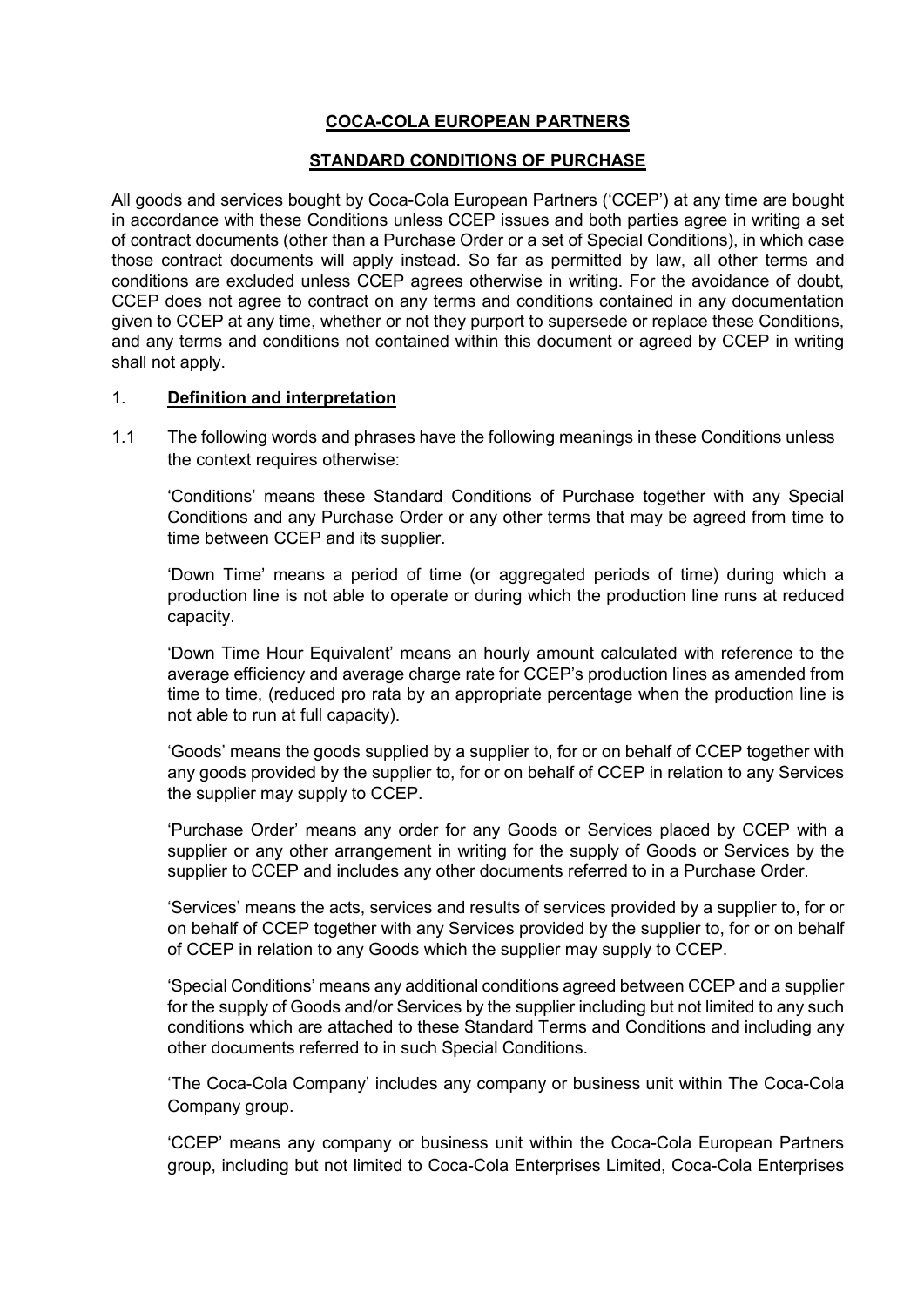Belgium SPRL, Coca-Cola Enterprises Services SPRL, Coca-Cola Enterprises Nederland BV, Coca-Cola Enterprises Luxembourg SARL, Coca-Cola Enterprises Sverige AB, Coca-Cola Enterprises Norge AS, Coca-Cola European Partners Ísland ehf., Coca-Cola Enterprise SAS, Coca-Cola Production SAS, and Coca-Cola Enterprises Services Bulgaria EOOD and each of these companies'. Parent undertaking or its subsidiary undertaking or a subsidiary undertaking of its parent undertaking, in each case from time to time.

'You' and 'your' means the supplier named in the Special Conditions, a Purchase Order or other contract documentation issued by CCEP to a supplier.

1.2 The headings to the Conditions are for information only and do not affect their interpretation.

## 2. **Acceptance**

- 2.1 The issue of a Purchase Order or a set of Special Conditions by CCEP constitutes an offer by CCEP to purchase the Goods and/or Services on the terms contained in the Conditions.
- 2.2 Any acceptance by you of a Purchase Order or of the Special Conditions or any performance by you of all or any part of a Purchase Order will mean that you have agreed to the Conditions.
- 2.3 You shall execute all reasonable modifications of the Purchase Order that CCEP has communicated to you in writing. Unless you have sought CCEP's approval in writing in relation to any resulting changes on price, delivery term or other conditions, all reasonable modifications will be executed at the same price, delivery term or conditions as the initial Purchase Order.

# 3. **Quality of Goods**

- 3.1 All Goods must be of satisfactory quality and must fully comply with CCEP's requirements including any stated specifications (whether of CCE or of The Coca-Cola Company) or requirements about quantity, quality, date and time of delivery, standards or description or the requirements of any agreement you may have entered into with The Coca-Cola Company which authorises you to supply CCEP. All Goods must be fit for the purpose for which they are supplied or for which they are commonly used. The Goods must also be free from defects in design, material and workmanship. You must promptly inform CCEP about any potential hazard or risk which you know about or which you think may arise in relation to the transport, handling, manufacture, distribution or use of the Goods.
- 3.2 In addition to any other rights CCEP might have, CCEP may, within a reasonable period following delivery, reject and return to you at your expense any Goods which are faulty or contain a latent defect or which do not fully comply with any stated specifications or requirements about quantity, quality, date and time of delivery, standards or description stated in a Purchase Order, the Special Conditions or otherwise or which are not fit for the purpose for which they are supplied or for which they are commonly used. For the avoidance of doubt, the payment of any damages shall not prejudice any other remedies that CCE might have under the Conditions.

### 4. **Quality of Services**

4.1 All Services must be performed diligently and conscientiously to the best standards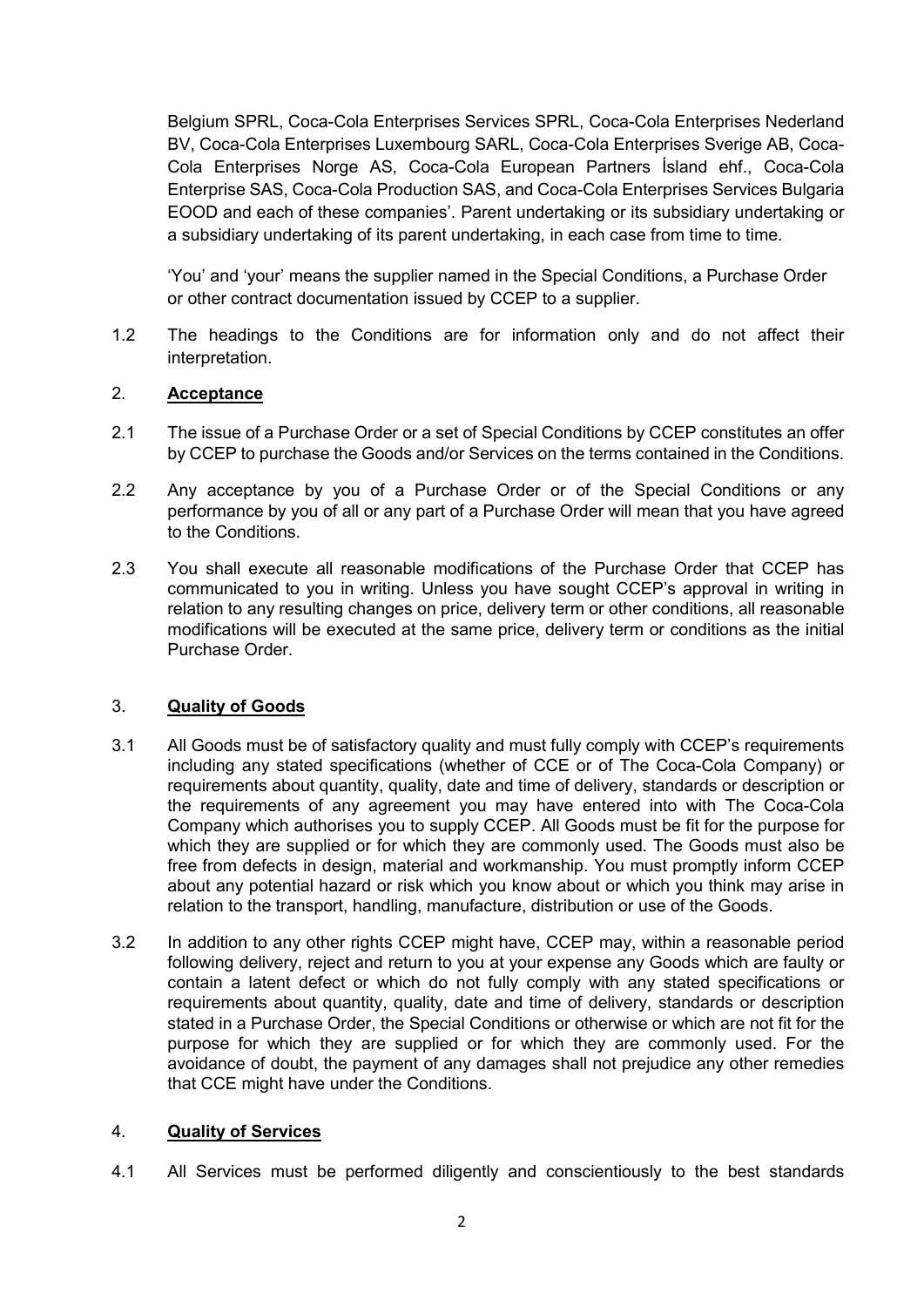possible and must fully comply with CCEP's requirements including any stated specifications, (whether of CCEP or of The Coca-Cola Company) or requirements about standards, description or date and time of performance or the requirements of any agreement you may have entered into with The Coca-Cola Company which authorises you to supply CCEP. You must promptly inform CCEP about any potential hazard which you know about or which you think may arise in relation to the supply of the Services.

- 4.2 You shall provide all labour, tools, equipment and materials required for the performance of the Services. If the Services have been performed at CCEP's site, you agree to leave the site clean and tidy upon completion of the Services.
- 4.3 You are responsible for and warrant to CCEP that you shall provide your employees and/or hired/temporary workers with the wages, compensation, benefits and/or other (collective) labour conditions to which they are entitled to according to the applicable laws in the Jurisdiction and the provisions of these Conditions. You shall fully indemnify, keep indemnified and hold harmless CCEP against any liability, costs, expenses (including legal expenses) losses or damages of your employees and/or temporary workers CCEP may suffer due to the non-compliance of you with the warranties in this article.
- 4.4 CCEP may refuse to pay for any Services which do not comply with CCEP's requirements including any stated specifications or requirements about standards, descriptions or date and time of performance.

### 5. **Indemnity**

- 5.1 You are responsible for and shall fully indemnify CCEP and keep CCEP indemnified against all liability, losses, costs, claims, expenses (including legal expenses) and demands which CCEP may incur, howsoever arising from:
	- any failure by you to comply with any of the Conditions, any defect in the Goods or any defect in the performance of the Services, and
	- the death of or injury to any of your employees, agents or subcontractors while doing anything related to the supply of the Goods or the Services.
- 5.2 The only exceptions in each case are (i) damage, loss or injury caused by any deliberate act or failure to do something by CCEP, or gross negligence by CCEP or any of CCEP's authorised agents; or (ii) liability which CCEP may have to you.

### 6. **Delivery and performance**

- 6.1 You agree to supply the Goods or Services on time to CCEP in accordance with a Purchase Order, the Special Conditions or as CCEP may reasonably advise you in writing from time to time and you agree that all times stated in these Conditions or communicated to you by CCEP for the delivery of Goods or the performance of the Services shall be of the essence.
- 6.2 CCEP has the right to inspect the ordered Goods upon production, transformation or warehousing.
- 6.3 If CCEP has reasonable grounds to believe that you will not be able to comply with the Conditions, CCEP may request additional warranties from you.
- 6.4 CCEP reserves the right upon reasonable notice to adjust the rate of delivery of the Goods or the time at which the Services will be performed. No costs will be charged to CCEP as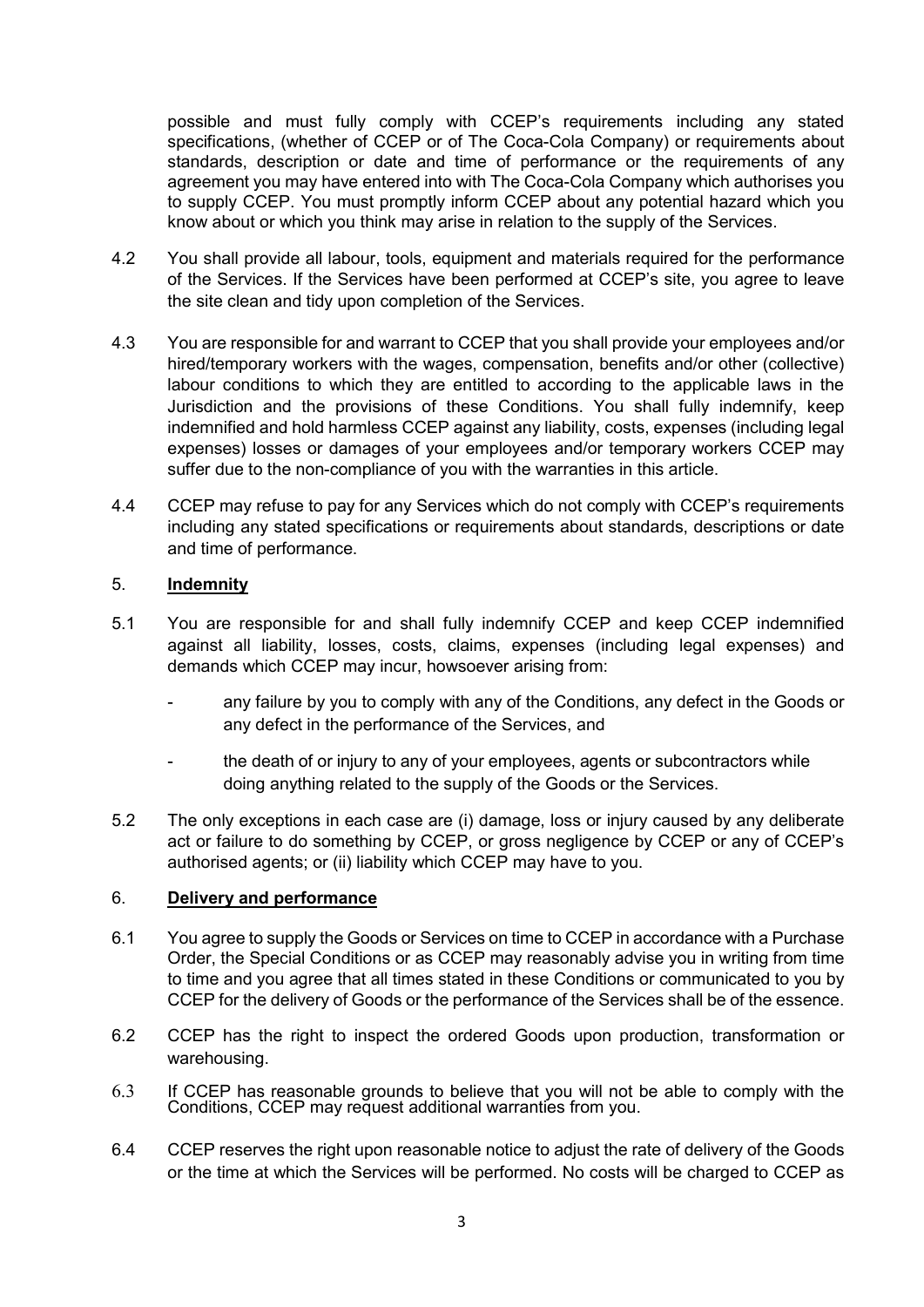result of such adjustment, unless upon written approval by CCEP.

- 6.5 Delivery of the Goods or Services before the agreed delivery date can only occur after CCEP's prior written agreement. Such agreed early delivery shall not modify the agreed payment terms.
- 6.6 You agree to notify CCEP immediately if there is likely to be a delay in the delivery of the Goods or the time at which the Services will be performed, stating the estimated period of delay.
- 6.7 CCEP may cancel any Purchase Order it has placed for Goods or Services if they are not delivered or performed by the date and time specified in the Purchase Order without incurring any liability to the Supplier, but CCEP agrees to pay the price for Goods or Services already supplied or performed that comply with the Purchase Order if such partial supply or performance is of use to CCEP. This right to cancel is in addition to any other rights CCEP may have.
- 6.8 Unless CCEP agrees otherwise in writing, you will transport the Goods to the delivery address stated on the Purchase Order or the Special Conditions at your cost. All Goods and any packaging containing the Goods must be clearly marked with CCEP's order number, details of contents (including quantity and description), and your name, together with any other information CCEP may have requested or is required by applicable law, including but not limited to tracking requirements. Goods must also comply with any labelling instructions and identifications stated in the Purchase Order or otherwise communicated to you by CCEP.
- 6.9 If any failure by you to comply with your obligations under the Conditions causes CCEP, either directly or indirectly, to suffer Down Time then CCEP shall have the right, at CCEP's sole discretion, to claim damages (measured as a genuine pre-estimate of CCEP's losses and not as a penalty) at a rate equal to the relevant Down Time Hour Equivalent for each hour or part of one hour of Down Time caused by such failure and the parties hereby agree that this is a genuine pre-estimate of CCEP's loss and not a penalty. For the avoidance of doubt, the payment of any such damages shall not prejudice any other remedies that CCEP might have under the Conditions.
- 6.10 CCEP shall have the right from time to time to conduct delivery audits on the Goods that you provide. These audits will be conducted reasonably and you will be given reasonable notice so that you can attend if you wish. The audit will be conducted in the following manner:
	- CCEP will place the required delivery in quarantine and you will be notified of the time and date that the audit will take place, and at the relevant time, the delivery will be opened and checked for both quantity and quality against the Specification, the Conditions and any other terms agreed between CCEP and you (the 'Delivery Criteria').
	- If you attend the audit, the results of the audit and the percentage shortfall of delivered Goods i.e. the percentage of the number of delivered Goods failing to

meet the Delivery Criteria ('Percentage Shortfall') (if any) will be reported immediately. The report will be signed by both CCEP and you.

If you do not attend the audit, CCEP will notify you of the results of the audit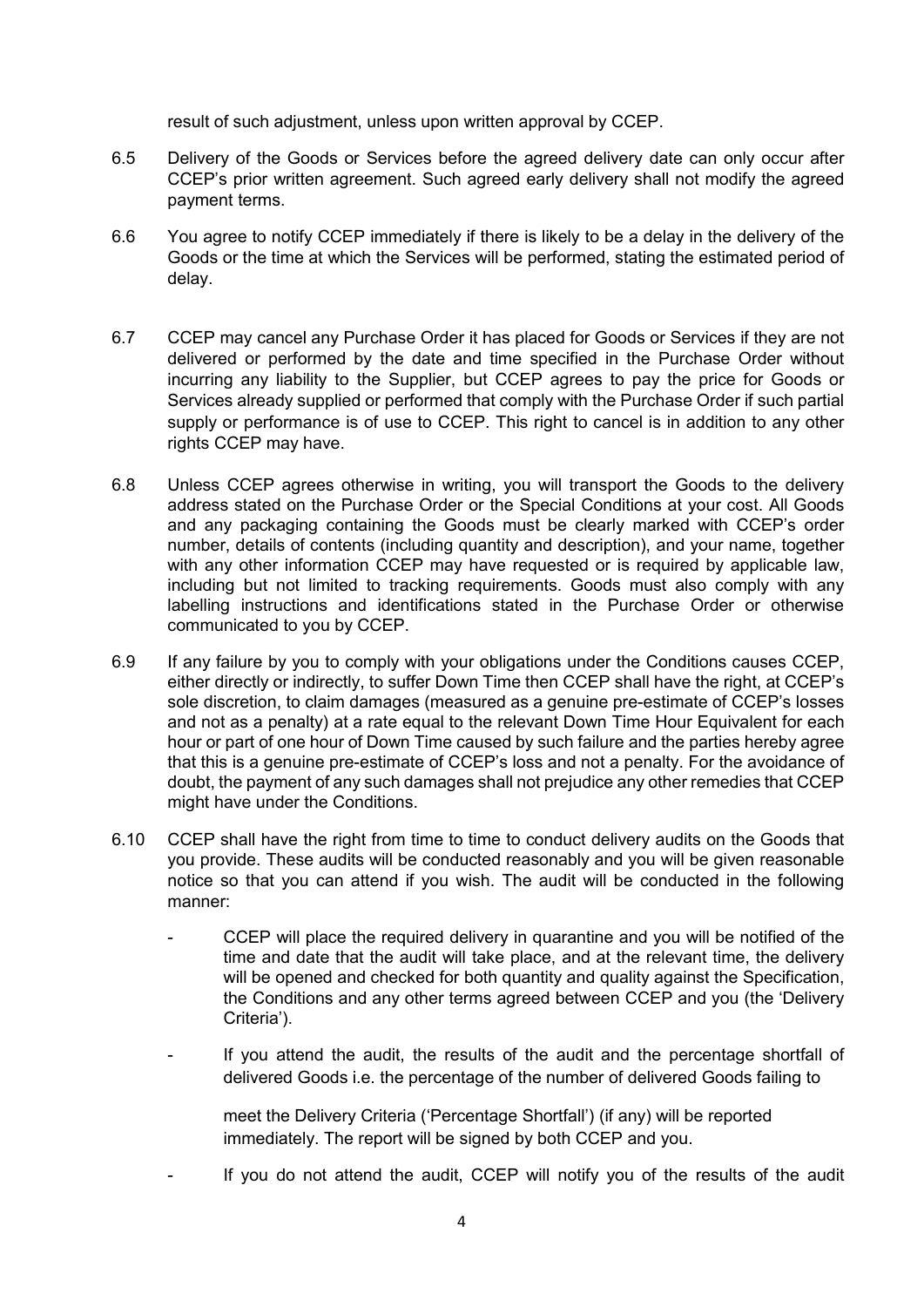including the Percentage Shortfall (if any). The notified results of the audit will be deemed to be accepted by you.

If the delivered Goods are not in accordance with the Delivery Criteria twice in any three month period, then CCEP will notify you of the average Percentage Shortfall noted in the audits conducted during such three month period. CCEP will have the right either to deduct from any invoices submitted by you an amount calculated by reference to the same average percentage of all amounts you invoiced during the three months prior to the last audit conducted within the relevant three month period, or to charge you the same amount. The average Percentage Shortfall is calculated by dividing the sum of all Percentages Shortfall noted during the relevant three month period by the number of audits conducted within the same period.

## 7. **Passing of property and risk to CCEP**

- 7.1 You will retain ownership of and risk in the Goods until they are delivered by you to CCEP at the delivery address stated in the Purchase Order or the Special Conditions and CCEP has confirmed receipt of delivery in writing. During such time as you retain ownership of the Goods you will adequately insure them with a reputable insurer and acknowledge that payment shall not be due from CCEP in the event of and to the extent of any insurance claim relating to the Goods. After this time CCEP will own and be responsible for the Goods whether or not payment has been made. This does not affect CCEP's right to reject the Goods.
- 7.2 If CCEP makes payment in advance in respect of any particular Goods, then CCEP will own the Goods from the time that such payment is made. For the avoidance of doubt, you will retain the risk in the Goods and adequately insure the Goods with a reputable insurer until they are delivered by you to CCEP at the delivery address stated in the Purchase Order and CCEP has confirmed receipt of delivery in writing.

### 8. **Price and set-off**

- 8.1 Once any Purchase Order or any Special Conditions issued by CCEP has been accepted by you, no increase in the price of the Goods or Services may be made by you whether due to increased material costs, labour costs or otherwise unless CCEP has agreed to this in writing.
- 8.2 CCEP reserves the right to deduct any money you may owe CCEP from time to time (including any legal costs and interest) from any money which CCEP may owe you.
- 8.3 The price of the Goods shall be inclusive of all charges for packaging, package, carriage, insurance, and delivery of the Goods to the delivery address and the price of the Goods and/or Services shall include any VAT and any other taxes or duties.

### 9. **Payment terms**

- 9.1 CCEP may reject in writing the invoices for Goods or Services if they do not comply with the Conditions, within 60 days of receipt thereof.
- 9.2 Unless otherwise agreed in writing, the invoices must have been given to CCEP on or before the 5<sup>th</sup> day following the month in which the Goods or Services have been delivered in accordance with the Conditions. Correct invoices must quote:
	- PO number or a valid CCEP contact name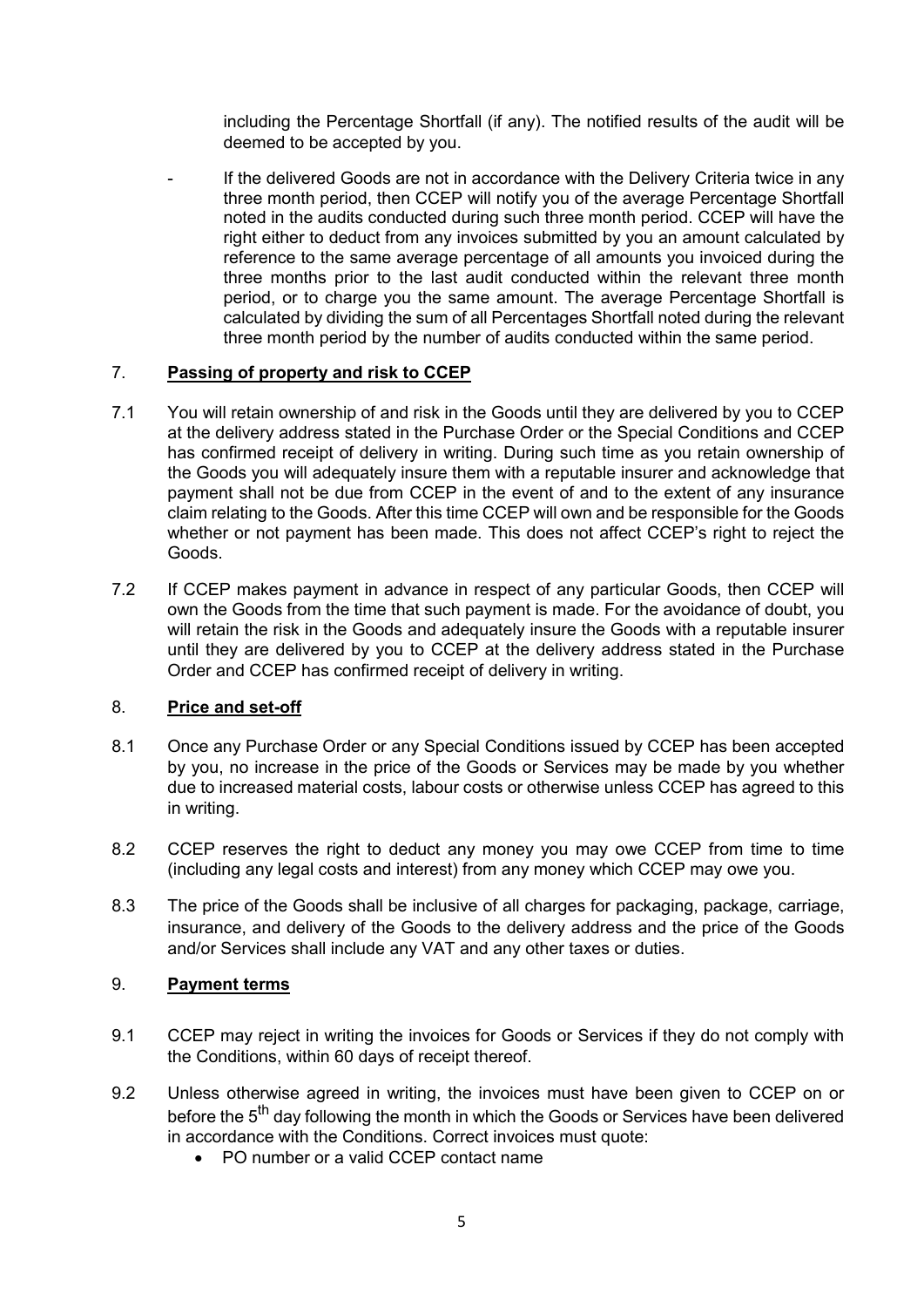- Bank account (IBAN) to which the funds should be transferred
- 9.3 If this information is missing, it will lead to rejection of invoice and delay in payment.
- 9.4 Correct credit notes must quote the invoice number to which they relate. CCEP does not accept payment slips
- 9.5 All invoices submitted to CCEP must meet the minimum EU or EEA legislation requirements. If the invoices do not meet the criteria, it will lead to their rejection and delay in payment.
- 9.6 If the Conditions have been duly complied with, CCEP shall pay all correct invoices thirty five (35) days following the date of the invoice's calendar month, unless the parties have agreed otherwise in writing.

If the payment date is a weekend or a public holiday, payment shall be made on the next working day following the weekend or public holiday. You agree to show VAT, where applicable, on all invoices you give to CCEP.

- 9.7 CCEP will pay you by wire transfer, unless CCEP agrees in writing to pay you in a different way. You agree to supply CCEP with your bank account details when CCEP asks you, or whenever these bank account details are updated.
- 9.8 In case CCEP fails to pay any sum within 30 days of the date on which the parties have agreed to pay it under the Agreement, other than in the case of a genuine dispute, the Supplier has the right to charge CCEP penalty interest on the overdue sum for the period from the due date of payment up to the date of actual payment. The penalty interest rate shall at any time equal the rate decided by the Central Bank of Iceland in accordance with Article 6, Paragraph 1, of Act no. 38/2001.

### 10. **Compliance with legislation**

- 10.1 You warrant that the Goods and Services (including all materials in contact with Goods) supplied by you under these Conditions, and the manufacture, packaging, delivery and distribution of such Goods and Services by you, your employees, agents and subcontractors, shall comply with:
	- all applicable national, local and/or EU legislation; including but not limited to any anti-bribery, labour (including but not limited to work permits, concealed labor, employment of foreign workers, equal treatment and wages, compensation, benefits and/or other labour conditions), tax (liability for hiring of people,) data protection, and food legislation;
	- all industry and government codes of practice including, but not limited to, regulations relating to materials and articles which come into contact with food and hiring of personnel;
	- all health and safety requirements that CCEP may notify you of from time to time including, but not limited to, all safety and site rules and notices displayed by CCEP at its sites from time to time;
	- CCEP's Supplier Guiding Principles which are published and updated from time to time on www.ccep.com, which by agreeing to these Conditions you confirm you have read and understood and that you will fully comply with.
- 10.2 You represent and warrant that you will not discriminate or permit discrimination against any person or group of persons in any manner prohibited by European Union, national,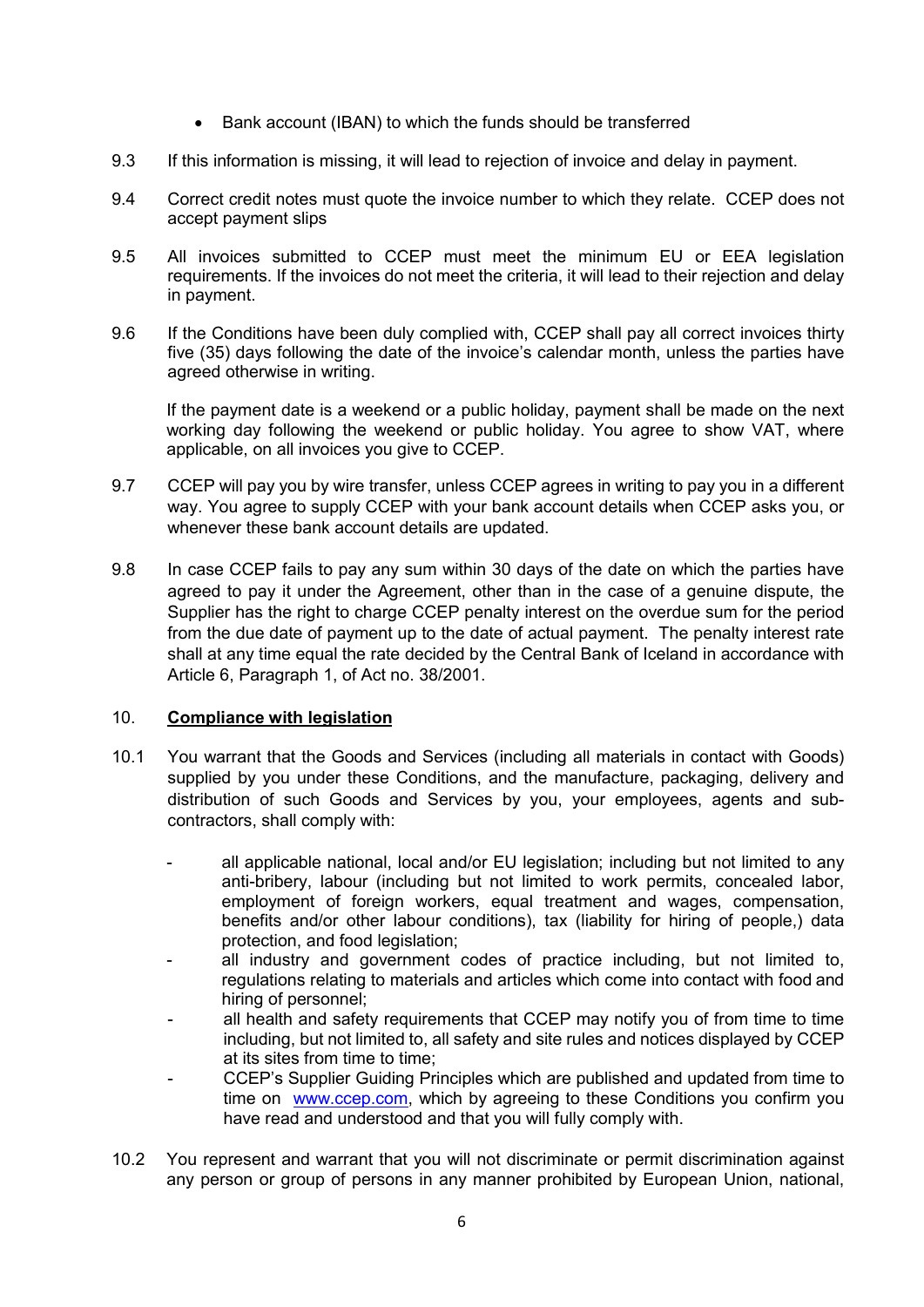regional, or local laws.

- 10.3 You agree to ensure that before starting work at any of our sites, your employees, agents and sub-contractors will be made aware of all relevant health and safety requirements which CCEP may notify you of from time to time, including but not limited to all CCEP's safety and site rules.
- 10.4 You agree to provide CCEP with reasonable evidence of your compliance with 10.1 10.2, 10.3 on demand.
- 10.5 You shall fully indemnify, keep indemnified and hold harmless CCEP against any liability, costs, expenses (including legal expenses) losses, damages, penalties and fines (including but not limited to claims from the Labour Inspection, Tax Authority, Food Authority and/or other authorities) CCEP may suffer due to the non-compliance of you with the warranties in articles 10.1, 10.2, and 10.3.
- 10.6 You agree to deliver all the necessary translated documentation in the local language according to the national applicable law at CCEP request.

### 11. **Breach**

- 11.1 If you commit a material breach of the Conditions, or commit a non-material breach which you fail to remedy within seven (7) days of receipt of written notice from CCEP, CCEP may suspend the performance of its obligations under the Conditions and/or have the right to treat the Conditions as ended without further notice.
- 11.1 Without prejudice to any other remedy, if any Goods or Services are not supplied in accordance with the Conditions, then CCEP will be entitled to either require you to supply replacement Goods or perform replacement Services within 48 hours or to require the repayment of any payment that has been made.
- 11.2 Each party will have the right to terminate the Conditions, according to the applicable national law, without any liability in the event that the other party enters into liquidation, goes bankrupt, becomes unable to pay its debts in the ordinary course of business, pass a resolution for a winding up, has a receiver appointed over all or any significant part of its assets or otherwise becomes insolvent under the laws of the country in which it is incorporated.

### 12. **Cancellation**

CCEP may cancel the Purchase Order and terminate the Conditions for the supply of Goods or Services at any time by giving you a reasonable notice of this in writing. If CCEP does this, CCEP agrees to pay you a reasonable price for all Goods which you have supplied (and which CCEP has not rejected) and for all Services you have performed in accordance with CCEP's requirements up to the time of cancellation or termination. CCEP will not be responsible to you for any costs, loss or damage which you may suffer as a result of this.

### 13. **Intellectual property**

13.1 You warrant that the supply by you to CCEP of the Goods or Services will not infringe any patent, trade mark, copyright or design or other intellectual property or related right.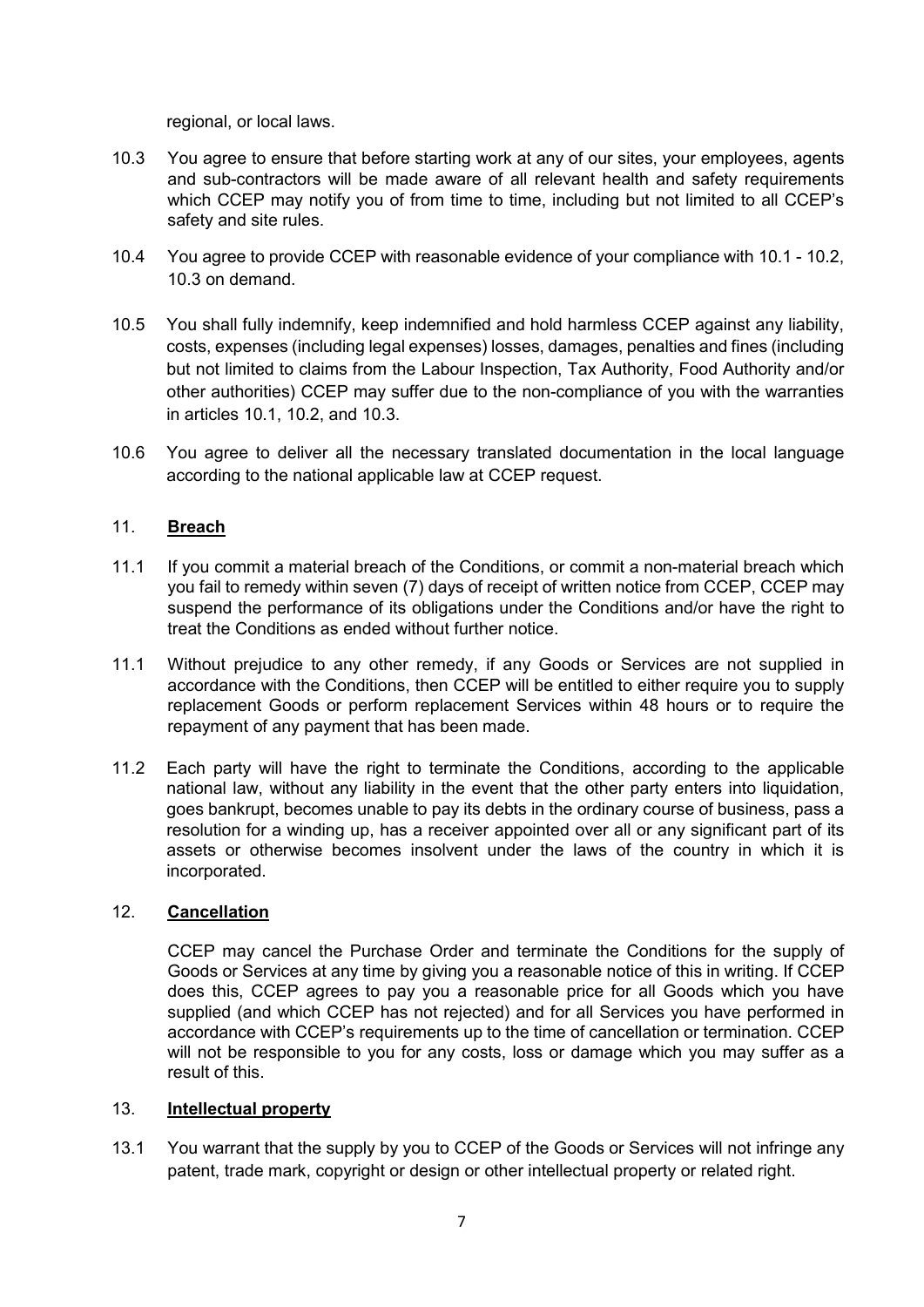- 13.2 You agree to fully indemnify CCEP and keep CCEP indemnified against any liability, costs, expenses (including legal expenses) loss or damages CCEP may suffer due to the breach of your warranty in 13.1.
- 13.3 All intellectual property rights and know-how which may be created in connection with the Goods or Services will belong to CCEP. You agree to (i) communicate them immediately to CCEP; (ii) maintain them strictly confidential; (iii) refrain from submitting any application for their registration; and (iv) assign to CCEP any and all title on these know-how and intellectual property rights including any patent, trade mark, copyright, design or any other intellectual property right at no cost to CCEP.
- 13.4 CCEP may supply to you or pay for materials which make use of patents, trade marks, copyright, designs or any other intellectual property rights or know-how. You agree not to use, copy, disclose or reproduce these intellectual property rights, information and materials without first obtaining CCEP's agreement in writing. You agree to return to CCEP all of these items and copies you may have made of them when CCEP requests this of you at no cost to CCEP and in any even immediately as soon as the Conditions are terminated, for whatever reason.

#### 14. **Confidentiality**

- 14.1 All documents, specifications, plans, drawings and any other information which CCEP may supply to you remain CCEP's property. You agree to keep any information you may obtain from CCEP confidential and not to pass it on to anyone unless CCEP has agreed otherwise in writing or you have a legal obligation to do so or the information is available in the public domain.
- 14.2 Neither you nor CCEP shall publish or cause any public statement to be made about the Conditions without the prior written consent of the other.
- 14.3 You agree that you will guarantee compliance with 13, 14.1 and 14.2 by your employees, agents and subcontractors.
- 14.4 You shall be expressly prohibited from using the name or the company name "Coca-Cola" or "Coca-Cola European Partners" in any way whatsoever for advertising purposes and, more particularly, from including it in lists of references or otherwise mentioning it, without written permission.

#### **Data protection**

You shall comply with any applicable data protection legislation. This obligation shall continue to apply even after the termination of the Conditions.

You acknowledge and agree that CCEP may collect, process and use all data of you in connection with the business relationship within the scope of the Conditions. The data concern e.g. the address, the contractual object and the invoice data.

The aforementioned data shall be transmitted within the CCEP organization to external service providers within the framework of contract data processing – e.g. for the purpose of invoicing to external data centers – and within the framework of the maintenance of an orderly course of business. Insofar as it is necessary for the protection of legitimate interests of CCEP, CCEP shall transfer data to collection agencies.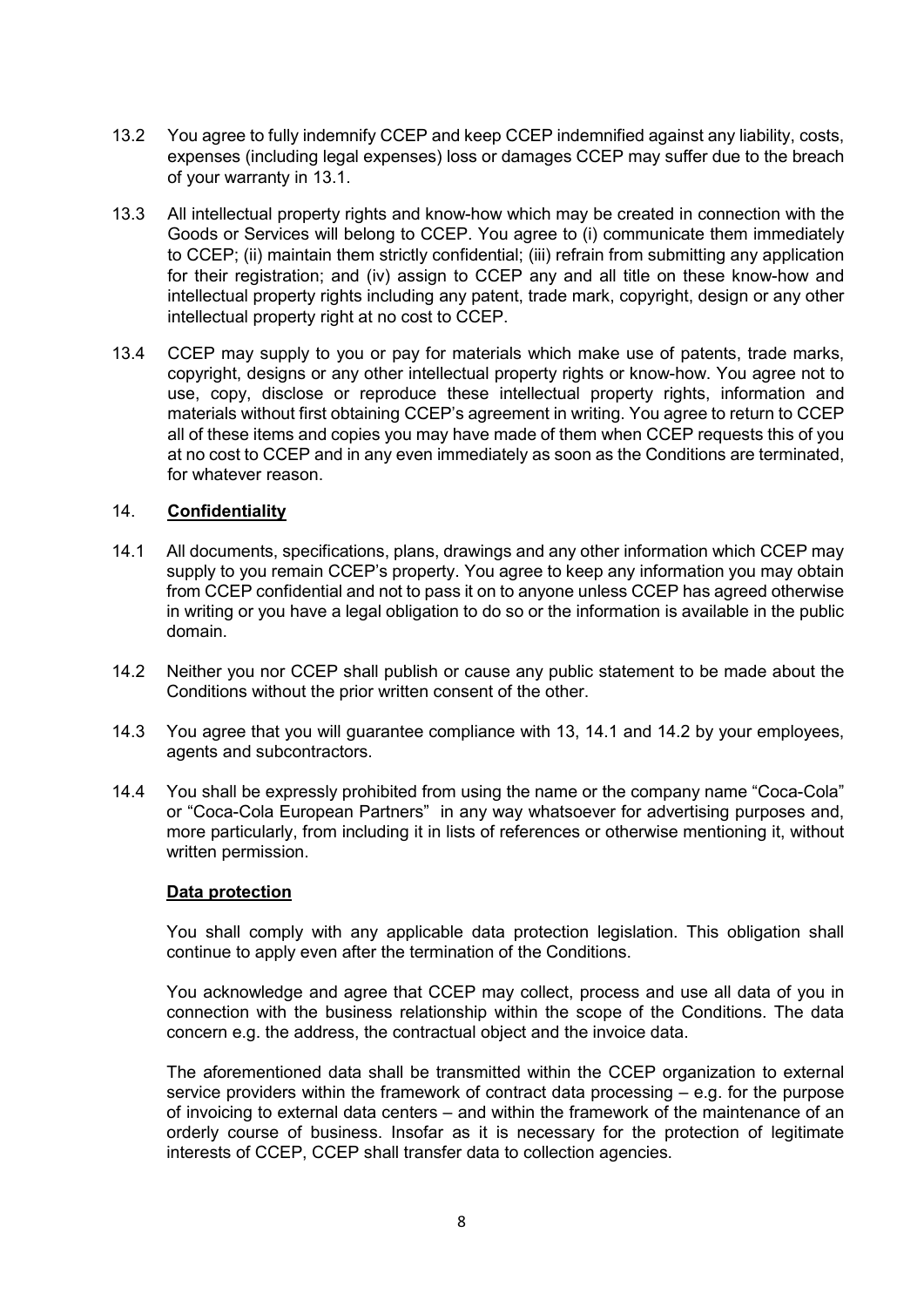Furthermore, you acknowledge and agree that CCEP may also collect, process and use all data within the scope of the object of the Conditions that CCEP receives from you, including data which may relate to third parties, even if such data include personal data of natural persons. The data relate for instance to contacts or addresses.

Personal data shall be stored exclusively within the European Union. As a matter of principle, there shall be no transmission to organizations outside the European Union. No personal data shall be transmitted to companies of the CCEP organization with registered office outside the European Union. Any more extensive possibility for the transmission of data to third countries exists at best within the framework of support services by external service providers within the framework of contract data processing. CCEP shall enter into the legally required agreements with the service providers in this respect.

CCEP shall ensure that your protectable interests and third parties are not impaired.

## 15. **Advertising**

You agree not to use any trading relationship between you and CCEP, CCEP's name and trading style or any registered or unregistered trade mark which CCEP may use, for any marketing or advertising purposes, without first obtaining CCEP's agreement in writing.

### 16. **Past failure to action breach**

CCEP may take action against you if you breach these Conditions even if CCEP has not taken any action against you in the past when you have breached these Conditions.

### 17. **Applicable Law & Jurisdiction**

The laws of the country in which the contracting CCEP entity is incorporated, applies to these Conditions and any agreement between you and CCEP. The application of the UN Convention on the International Sales Goods (CISG – Vienna, 1980) is excluded. You agree to any dispute between you and CCEP being dealt with by the courts located in the country in which the contracting CCEP entity is incorporated.

### 18. **Enforceability**

If any part of these Conditions is not valid or if CCEP cannot enforce it, this will not affect any other part of the Conditions.

#### 19. **Notices**

- 19.1 Any notice required or permitted to be given by either you or CCEP under the Conditions shall be in writing addressed to the other at its registered office or principal place of business or such other address as may have been notified to the other.
- 19.2 Any notice required to be given under the Conditions shall be deemed to have been properly served if delivered personally or sent by registered letter or e-mail to the party concerned at the address referred to in 19.1. In the absence of evidence of earlier receipt, any such notice shall be deemed to have been given;
	- if left personally, when left at the address referred to in 19.1;
	- if sent by registered, two days after posting, and
	- if sent by e-mail, the day of e-mail receipt.